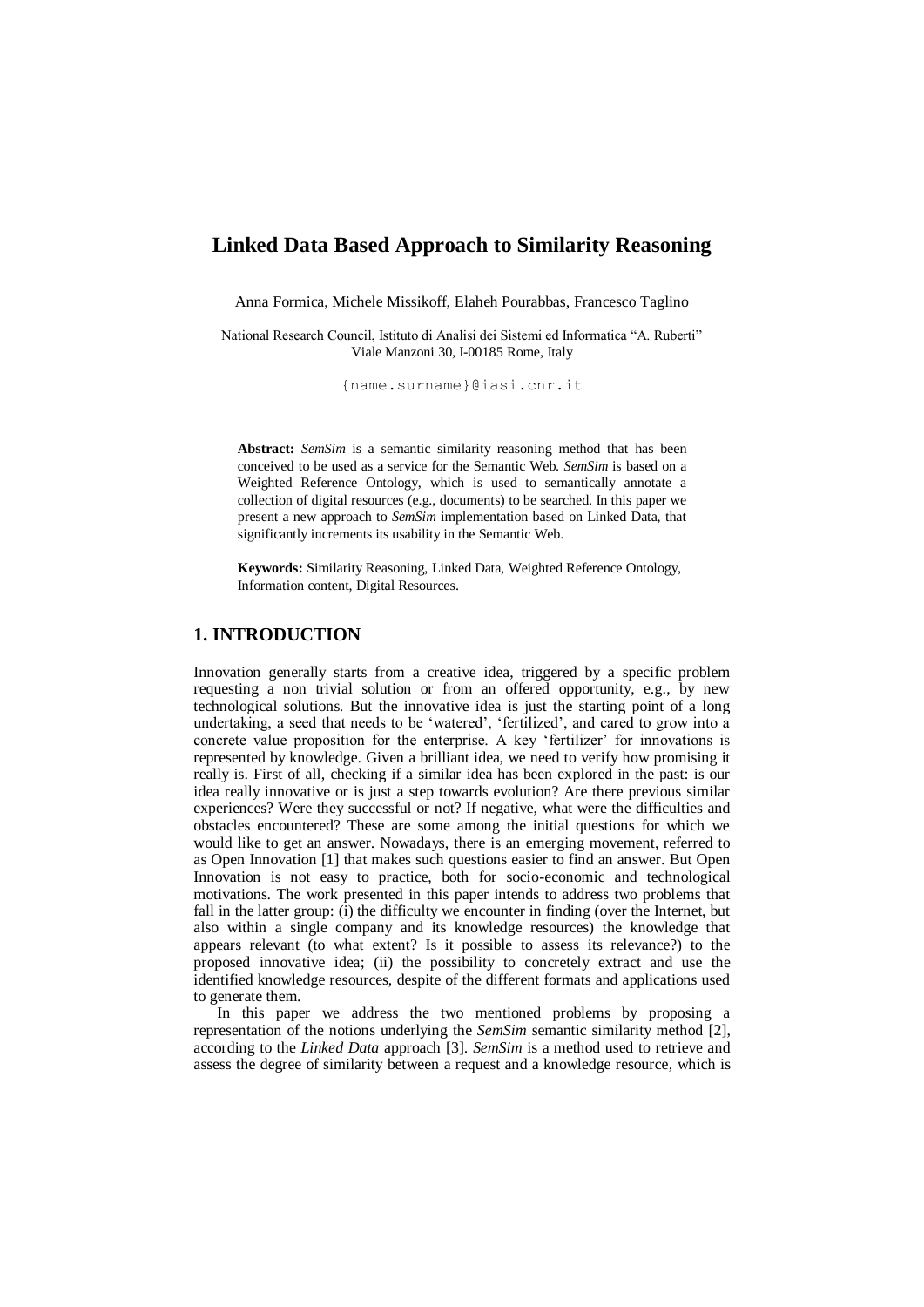based on a weighted ontology and semantically annotated resources. Linked Data is an approach aiming at encoding knowledge resources in a way that they can be easily accessed and reused in different contexts. Furthermore, Linked Data is the base for the inclusion of the knowledge resources in the vast open knowledge network belonging to the Semantic Web. With this approach we are able to publish *SemSim* as a service on the Semantic Web that can be freely invoked as long as the weighted ontology and resources' annotations are made accessible in a format compliant with Linked Data.

Regarding the related work, currently, there are several proposals following on the one hand the Linked Data principles for defining vocabularies and describing data (e.g., documents, people, etc.), and on the other hand semantic similarity approaches. Concerning the Linked Data initiatives, the most popular is DBpedia<sup>1</sup>, which aims at extracting structured content from Wikipedia and representing it in a RDF format. With regard to semantic similarity approaches, see [2] for a detailed related work.

Concerning a joint approach the literature is still quite limited. It is worth mentioning the work in [6], although it adopts the Linked Data approach for representing the resources while we extend it to the semantic search engine itself.

The paper is organized as follows. In Section 2, we briefly recall the *SemSim* method. In Section 3, the knowledge space underlying our approach is presented, which is organized according to four levels. In Section 4, we propose an RDF representation of the *SemSim* notions in order to enabling Linked Data mechanisms. Finally, the Conclusion follows.

## **2. THE SEMSIM METHOD: AN OVERVIEW**

The *Universe of Digital Resources* (UDR) represents the knowledge space where *SemSim* operates, it consists in a collection of digital resources that are semantically annotated using a reference ontology*.* In our work we address a simplified notion of ontology, *Ont*, consisting of a set of concepts organized according to a ISA hierarchy. In particular, *Ont* is a *taxonomy* defined by the pair *Ont* =  $\langle C, H \rangle$ , where *C* is a set of concepts and *H* is a set of ordered pairs of concepts of *C* such that if  $(c_i, c_j) \in H$ , then  $c_j$  ISA  $c_i$ , i.e.,  $c_i$  is a more general concept than  $c_j$ .

Consider an ontology *Ont* = <*C*, *H*>. A *request feature vector* (*request vector* for short) *rv* is defined by a set of ontology concepts (the order of the concepts is irrelevant), i.e.,  $rv = (c_1, ..., c_n)$  where  $c_i \in C$ . Analogously, given a digital resource  $dr_i$  $\in$  UDR, an ontology feature vector *ofv<sub>i</sub>* associated with *dr<sub>i</sub>* is defined by a set of ontology concepts describing the resource as follows:  $ofv_i = (c_{i,1},...,c_{i,m})$ , where  $c_{i,j} \in$  $C, j = 1, \ldots, m.$ 

A *Weighted Reference Ontology (WRO)* is a pair *WRO* = <*Ont*, *w*>, where *w* is a function defined on *C*, such that given a concept  $c \in C$ ,  $w(c)$  is a decimal number in the interval  $[0, ..., 1]$ .

In [2], we have experimented the method in the tourism domain, therefore the examples below are drawn upon it. We are soon going to adopt it in the BIVEE project, focusing on innovation. In this case, the *rv* will be, e.g., a problem and the

-

<sup>1</sup> http://dbpedia.org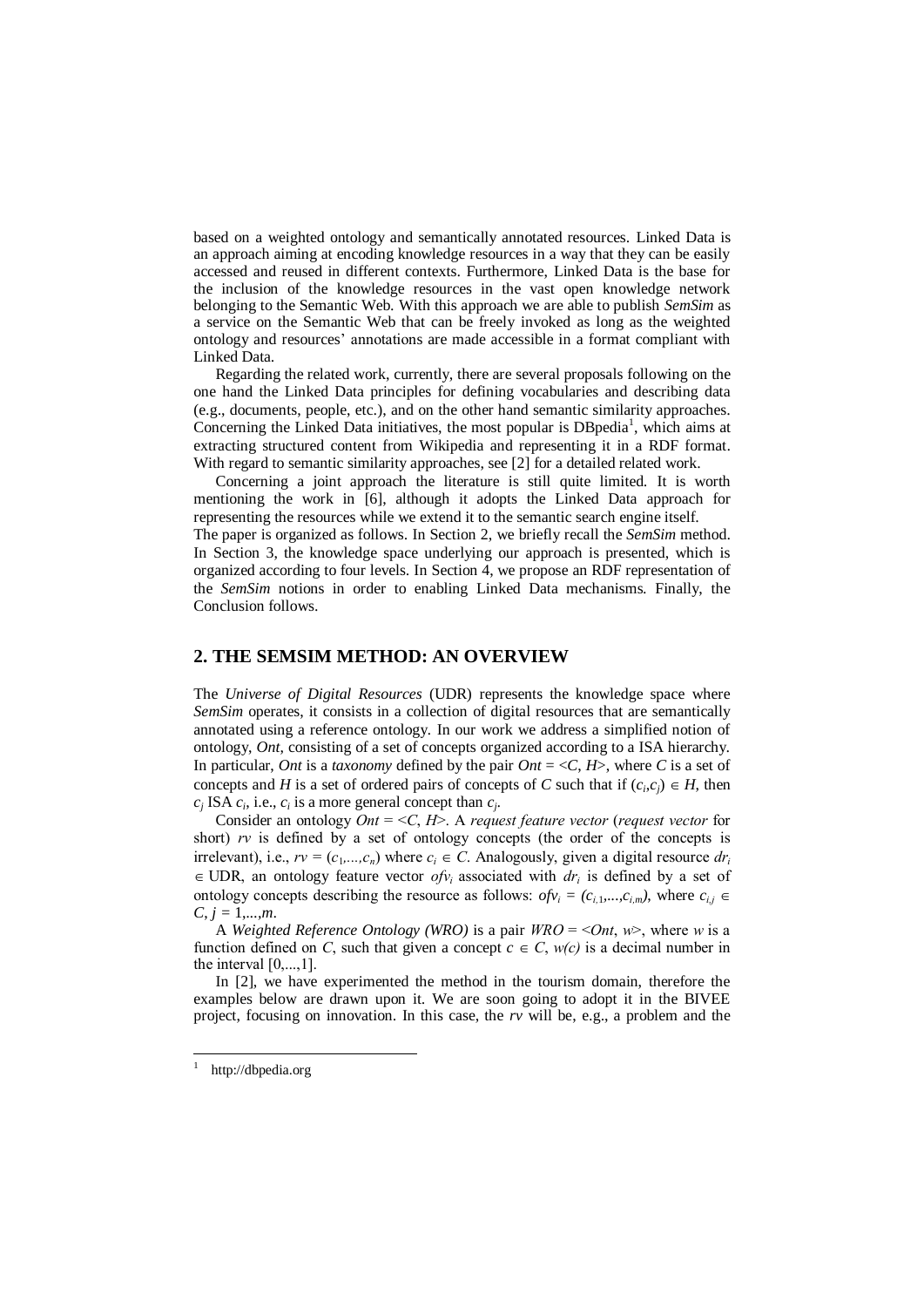

UDR will be a knowledge space from which we wish to extract the documents relevant to this problem.

**Fig. 1.** A fragment of the Weighted Reference Ontology

In our experiment the digital resources are vacation packages for visiting a European capital, which are offered by a tourism agency. Each package is annotated with one ontology feature vector defined by using the concepts of the WRO. The UDR contains 22 vacation packages, which are indicated as *h1..h22*. A fragment of the WRO is shown in Figure 1. For instance, below some of the 22 *ofvs* are recalled:

*ofv1 = (InternationalHotel, FrenchMeal, Cinema, Flight) ofv2 = (Pension, VegetarianMeal, ArtGallery, ShoppingCenter) ofv3 = (CountryResort, MediterraneaMeal, Bus) … ofv7 = (RegularAccommodation, RegularMeal, Salon, Flight) … ofv15 =( InternationalHotel, PictureGallery, Flight)*

*….*

Suppose a tourist wants to visit a European capital and, in order to buy a vacation package, he/she expresses some preferences. For instance, she/he wants to travel by plane, sleep in a international hotel, have international food, and enjoy art galleries. According to *SemSim*, these preferences can be formulated by using the following request feature vector:

#### *rv = (InternationalHotel, InternationalMeal, ArtGallery, Flight)*

The *SemSim* method allows the user to choose among the 22 vacation packages offered by the tourism agency the one that better satisfies his/her needs. In particular, it evaluates the similarity between feature vectors, which is based on the notion of similarity between concepts (features), referred to as *consim.* Given a WRO, the *consim* notion relies on the information content approach defined by Lin [4], according to which the information content of a concept *c* is defined as *-log w(c)*, where  $w$  is the weight associated with the concept  $c$  in the WRO. Therefore, as the weight of a concept increases the informativeness decreases hence, the more abstract a concept the lower its information content.

On the basis of the *consim*, the *SemSim* method allows us to compute the semantic similarity between a request vector *rv* and an *ofv*, indicated as *semsim(rv,ofv)*. Such a computation essentially focuses on the pairs of concepts, one from the *rv* and the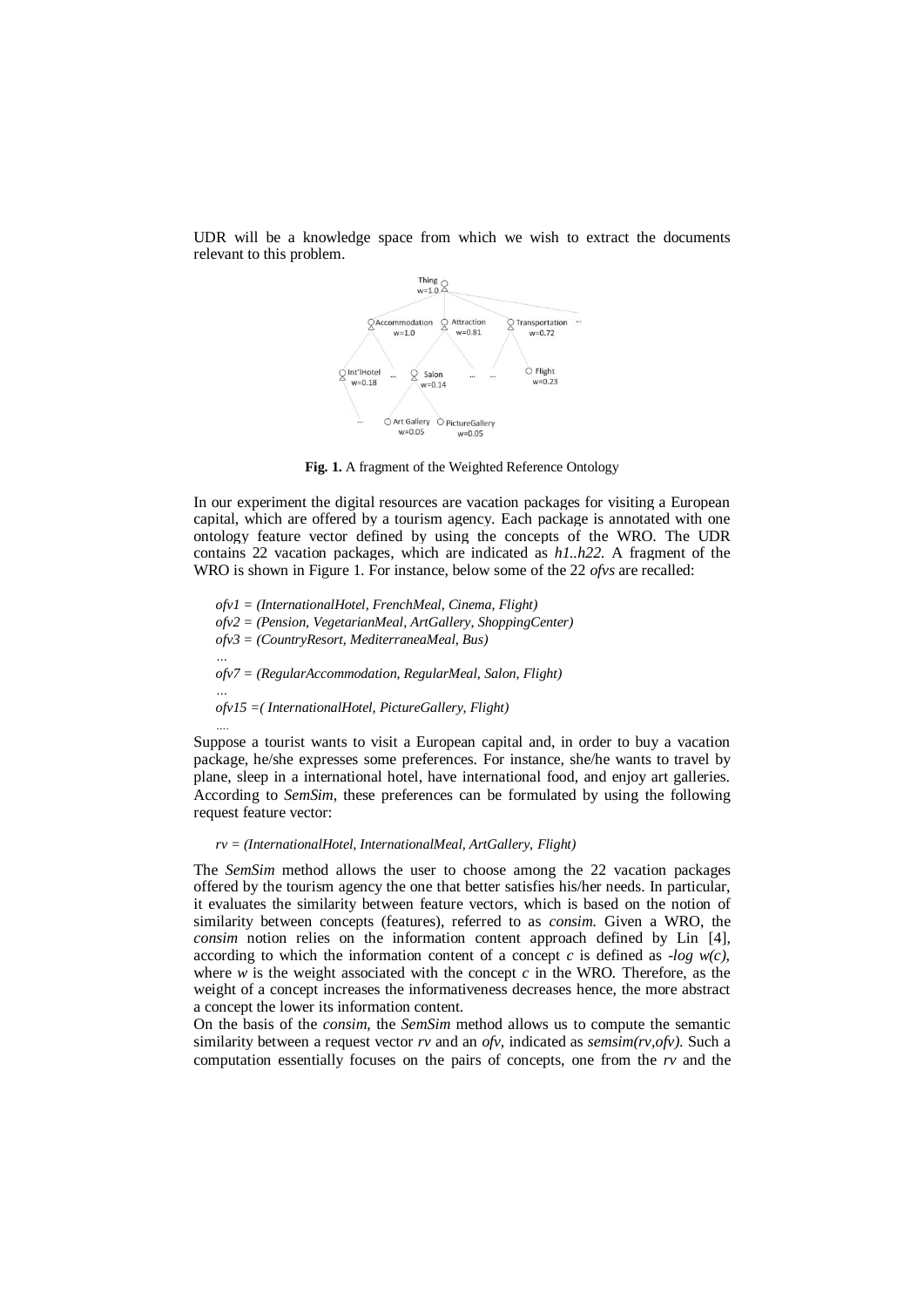other one from the *ofv*, that exhibit high affinity, computed according to the so called *stable marriage problem* [5]. Given a request vector *rv*, on the basis of the *semsim(rv,ofv)* values, a *Ranked Solution Vector* (*RSV*) is defined, which provides a ranked list of *ofvs* most similar to the *rv*. In the *RSV* each *ofv* is a associated with the related *semsim score*, from the highest to the lowest values, down to a threshold. For instance, in our experiment the threshold has been fixed to 0.5, and in the case of the request vector *rv*, the resulting RSV is the following:

RSV(*rv*) = <(*ofv15*, 0.66), (*ofv7*, 0.60), (*ofv1*, 0.52)>

Therefore, according to our approach, the *ofv15*, which refers to the *h15* resource, is the most similar vacation package among the 22 available to the user preferences. In fact, *ofv15* and *rv* have both the features *InternationalHotel* and *Flight* which match exactly. Furthermore, *ofv15* has the feature *PictureGallery* sharing the information content of *Salon* with the feature *ArtGallery* of *rv* (see the WRO in Figure 1). The similarity between *rv* and *ofv7* is lower because they have only one feature with an exact match (*Flight*) and all the remaining features sharing some information content in the taxonomy whose overall similarity does not exceed that with *ofv15*. Analogously, in the case of *ofv1*, although it has two features matching exactly with *rv* (*InternationaHotel* and *Flight*).

#### **3. THE KNOWLEDGE SPACE ORGANIZATION**

The Linked Data approach requires the adoption of standard vocabularies in representing the information structures to be exposed, shared, and connected to other pieces of data, information, and knowledge in the Semantic Web<sup>2</sup> [4]. Such vocabularies are described by metadata, classified and interlinked. In this paper we focus on shared vocabularies and utilize them to represent the whole knowledge space, called *reference knowledge space*, that include the UDR of a given domain (like Tourism or Business Innovation) but also the meta-knowledge used by *SemSim* service. The reference knowledge space, as shown in Figure 2, is composed of four levels as follows:

 The *Vocabulary* level defines the terminology used in the Linked Data implementation of *SemSim*. It is based on the well-known  $\text{OWL}^3$ ,  $\text{RDF}^4$ ,  $\text{RDFS}^5$ , XML Schema<sup>6</sup>, and SKOS<sup>7</sup>. In particular, SKOS (Simple Knowledge Organization System) in our work has been used as a common data model for defining the *Domain Concepts* and the *SemSim* glossaries. The former is addressed to organize the knowledge of the given domain and the latter is conceived to model the data structures of the *SemSim* method introduced in the previous section.

 $\frac{1}{2}$ <http://linkeddata.org/>

<sup>3</sup> http://www.w3.org/2002/07/owl#

<sup>4</sup> http://www.w3.org/1999/02/22-rdf-syntax-ns#

<sup>5</sup> http://www.w3.org/2000/01/rdf-schema#

<sup>6</sup> http://www.w3.org/2001/XMLSchema#

<sup>7</sup> http://www.w3.org/2004/02/skos/core#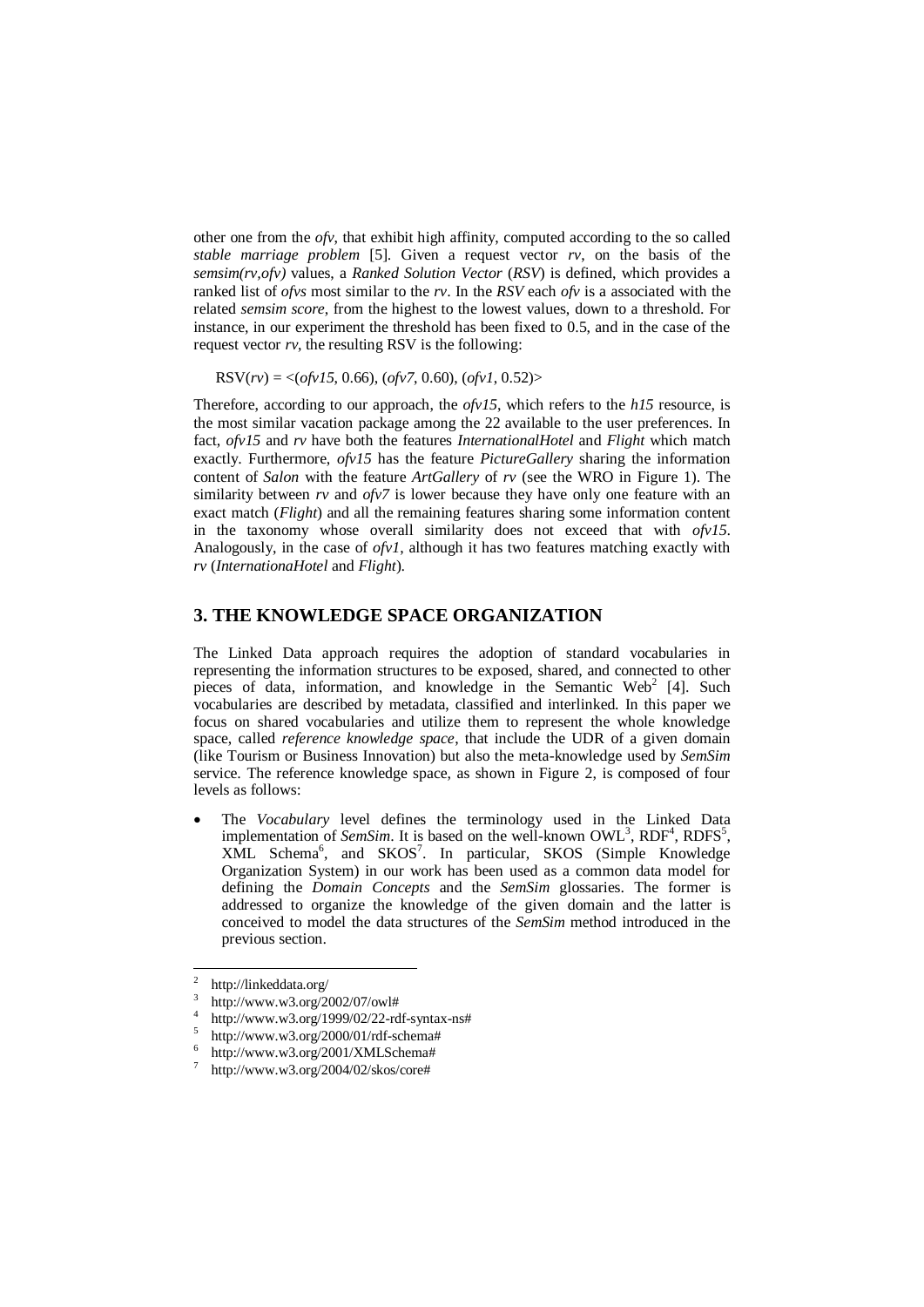- The *Knowledge schema* level represents the schemes of the main components of the *weighted taxonomy* (e.g., broader, narrower) and the *SemSim* method, which are *ofv*, *rv*, and *RSV*. This level essentially provides further details about the structure and constraints implementing *SemSim*.
- The *Knowledge fact* level represents the extensions of the elements defined at the schema level. Essentially they are organized as a weighted hierarchy of concepts and a set of *ofv*s.
- The *Domain resource* level refers to the resources of the selected UDR on the basis of a specific application domain (e.g., Tourism or Business Innovation), each of which is annotated with one *ofv*s.



**Fig. 2.** The reference Knowledge Space

## **4. A LINKED DATA SOLUTION**

In this section the *Knowledge schema* and *Knowledge fact* levels, presented in the previous section, are further detailed and modelled according to RDF. To this end we first provide in Figure 3 a graphical representation of both these levels. Successively, the diagrams are represented in RDF Turtle syntax<sup>8</sup>.

In Figure 3(a) the notion of *ofv* has been generalized in order to model both the *annotation vector* (*AnnotV*), and the *request vector* (*RV*) as specializations of a generic set of concepts referred to as *OFV*. In particular, the former is always associated with a resource whereas the latter is used to express the user preferences. Furthermore, the *RSV element* (*RSVElem*) allows us to model the elements of the *ranked solution vector* (*RSV*). Each *RSVElem* has two properties, namely *hasAnnotV* and *hasScore* whose ranges are *AnnotV* and *float*, respectively. The *weighted taxonomy* can be organized as a set of concepts related by the *narrower*/*broader* relationship. Each concept in the taxonomy has one property, namely *hasWeight*

-

<sup>8</sup> <http://www.w3.org/TR/turtle/>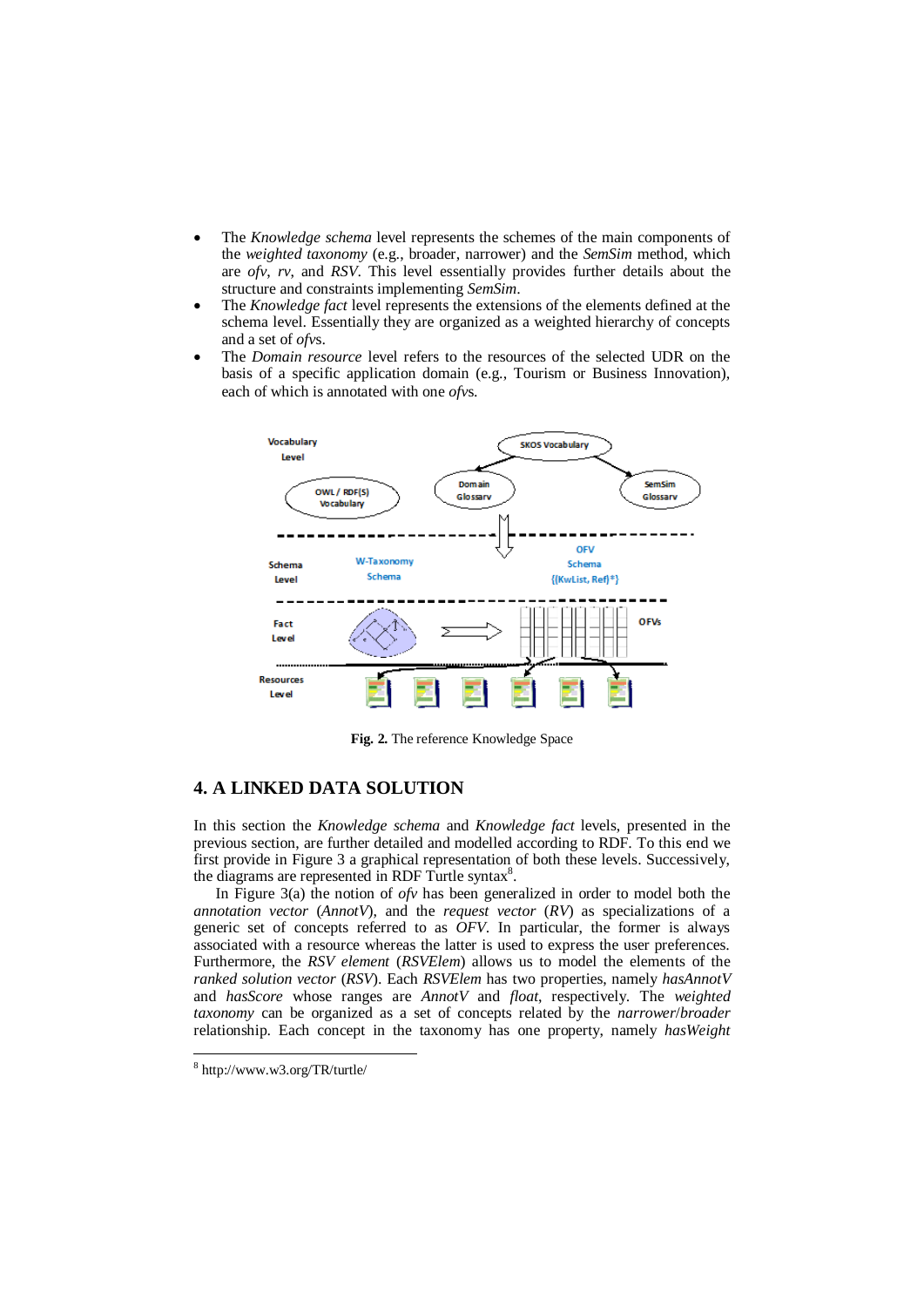whose range is *float*. In Figure 3(b) a fragment of the weighted taxonomy in the tourism domain and a possible instance of *AnnotV* (*ofv15*) are illustrated.

In Table 1, see below, we present a RDF representation of the *semsim* namespace. The *SemSim* notions are defined in terms of existing RDF-based vocabularies, which are adopted by referring to their namespaces. In particular, we use *rdf*, *rdfs*, *owl*, *skos* and *xsd* as prefixes for RDF, RDFS, OWL, SKOS and XML Schema namespaces, respectively.



**Fig. 3.** A graph-based representation of the *SemSim* vocabulary (a) and its application (b)

In accordance with Figure 3(a), we present in Table 1 the *SemSim* data structures and properties, where their initial letter is denoted in upper case (e.g., *AnnotV*) and lower case (e.g., *hasConcept*), respectively.

To build the WRO, we refer to SKOS, a W3C recommendation designed for the representation of thesauri, classification schemes, taxonomies, or any other type of structured controlled vocabulary. The main reason for adopting SKOS is that it is widely used in the context of the Semantic Web, and therefore it allows us the reuse of existing taxonomies and, in turn, publish the *SemSim* vocabulary for a wide use on the Web. Since SKOS does not support the notion of the weight of a concept, as required in our approach, in the *semsim* namespace the *hasWeight* property has been introduced.

In accordance with Figure 3(b), we report in Table 2 an example of *weighted taxonomy* and *annotation vector*, by using the *SemSim* vocabulary defined above, and the Turtle syntax.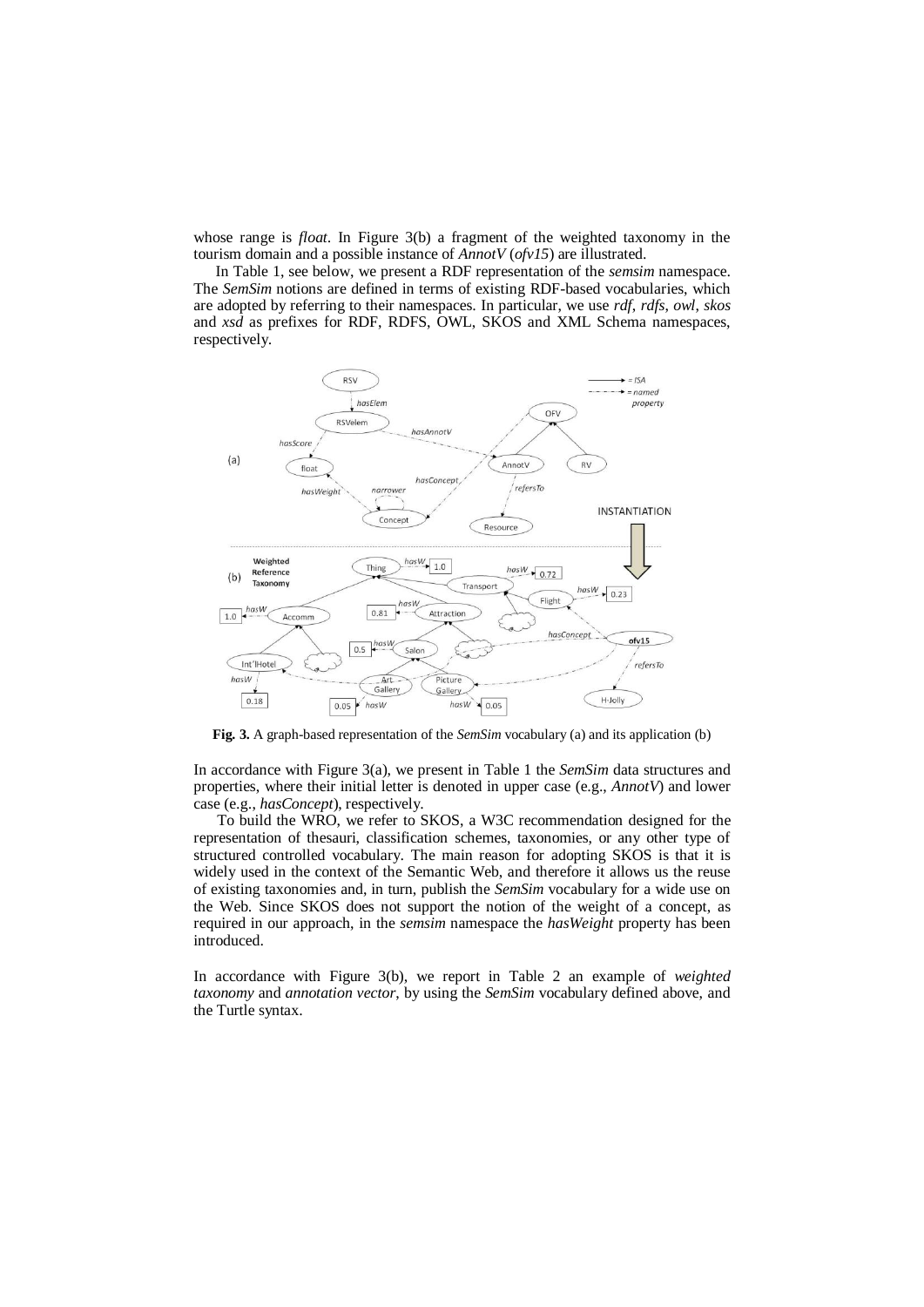| OFV        | rdf:type            | owl:Class.            |
|------------|---------------------|-----------------------|
| AnnotV     | $\texttt{rdf:type}$ | owl:Class;            |
|            | rdfs:subClassOf     | OFV.                  |
| <b>RV</b>  | rdf:type            | owl:Class;            |
|            | rdfs:subClassOf     | OFV.                  |
| <b>RSV</b> | rdf:type            | owl:Class.            |
| hasWeight  | $\texttt{rdf:type}$ | owl:DatatypeProperty; |
|            | rdfs:domain         | skos: Concept;        |
|            | rdfs:range          | xsd:float.            |
| hasConcept | $\texttt{rdf:type}$ | owl:ObjectProperty;   |
|            | rdfs:domain         | OFV;                  |
|            | rdfs:range          | skos: Concept.        |
| refersTo   | $\texttt{rdf:type}$ | owl:ObjectProperty;   |
|            | rdfs:domain         | AnnotV.               |
| hasScore   | $\texttt{rdf:type}$ | owl:DatatypeProperty; |
|            | rdfs:domain         | RSVElem;              |
|            | rdfs:range          | xsd:float             |
| hasAnnotV  | $\texttt{rdf:type}$ | owl:ObjectProperty;   |
|            | rdfs:domain         | RSVElem;              |
|            | rdfs:range          | AnnotV.               |
| hasRSVElem | $\texttt{rdf:type}$ | owl:ObjectProperty;   |
|            | rdfs:domain         | RSV;                  |
|            | rdfs:range          | RSVElem.              |

# **5. CONCLUSION**

In this paper, we have proposed a RDF representation of the notions underlying the *SemSim* semantic similarity method. *SemSim* works on a weighted ontology, on the basis of which resources of interest are annotated by using Ontology Feature Vector (OFV) structures. Leveraging on the weighted ontology and the OFVs, the method is able to assess the semantic similarity between a given request (*request vector*, RV) and available resources, by returning a ranked list of best matches (*ranked solution vector*, RSV). OFV, RV and RSV structures have been modelled by re-using very popular vocabularies in the Semantic Web such as OWL, RDF(S), XML Schema, while the reference taxonomy has been represented in SKOS. Such a RDF-based representation allows us to define *SemSim* structures in accordance with the Linked Data approach. Accordingly, we are able to publish a Linked Data compliant *SemSim* service. In order to invoke such a web service, a weighted SKOS taxonomy, and the annotations of the resources of interest need also to be available on the Web, by adopting the *semsim* namespace specifications, as described in Section 4.